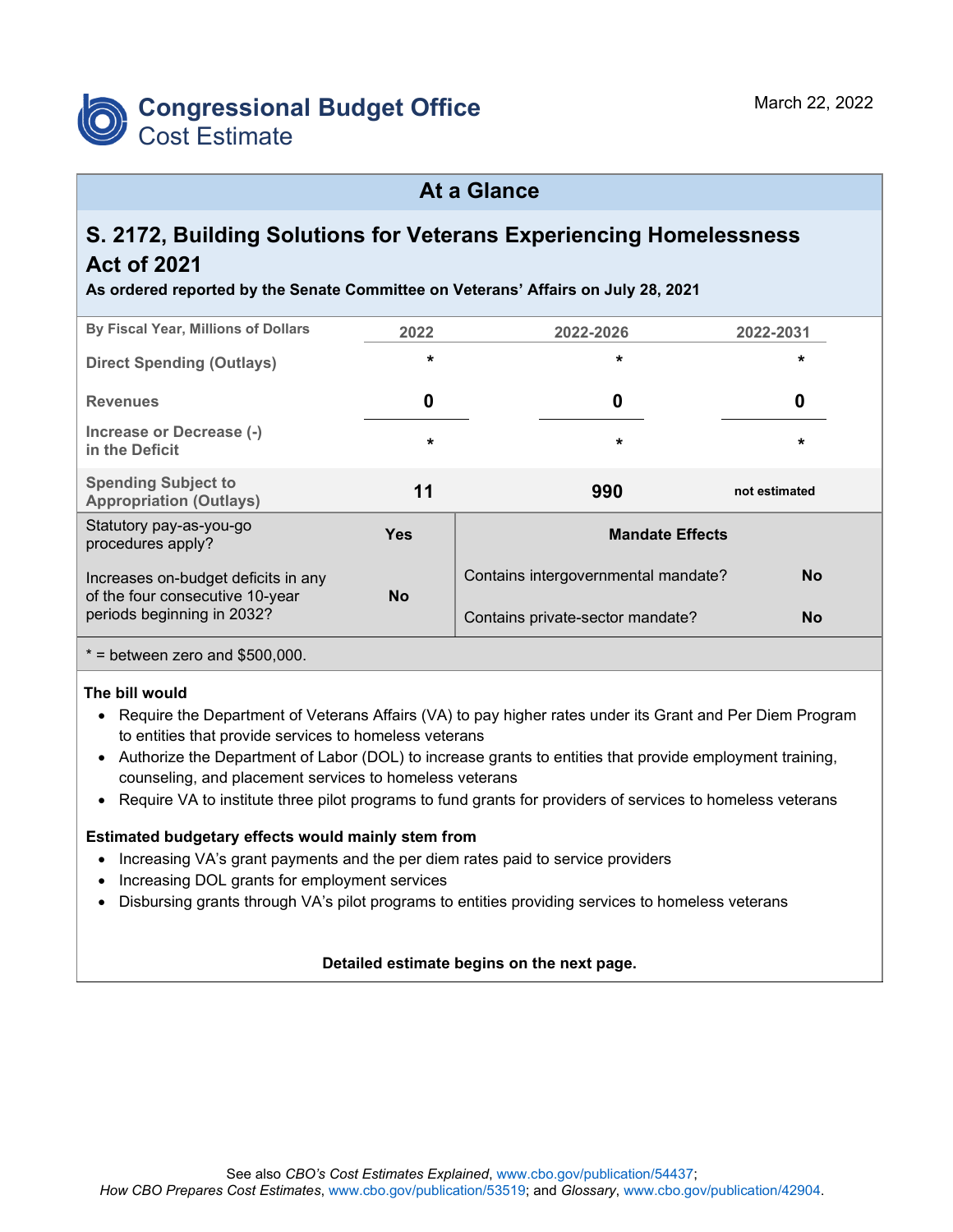

# **Bill Summary**

S. 2172 would require the Department of Veterans Affairs (VA) to increase payment rates for programs that assist homeless veterans with housing, job training, and other supportive services. In addition, the bill would increase authorizations for employment service grants from the Department of Labor (DOL). The bill also would require VA to institute three pilot programs to provide grants to entities that offer services to homeless veterans involving treatment for substance use disorders, access to health care, and transportation assistance. In total, CBO estimates, implementing the bill would cost \$990 million over the 2022-2026 period. That spending would be subject to appropriation of the estimated amounts.

### **Estimated Federal Cost**

The estimated budgetary effects of S. 2172 are shown in Table 1. The costs of the legislation fall within budget function 700 (veterans benefits and services).

### **Basis of Estimate**

For this estimate, CBO assumes that the legislation will be enacted in fiscal year 2022 and that the estimated amounts will be appropriated each year. Estimated outlays are based on historical spending patterns.

#### **Spending Subject to Appropriation**

S. 2172 would establish or make changes to several programs that support veterans who are homeless, have experienced homelessness, or are at risk of becoming homeless. Implementing the bill would cost \$990 million over the 2022-2026 period, CBO estimates. Such spending would be subject to the appropriation of the estimated amounts.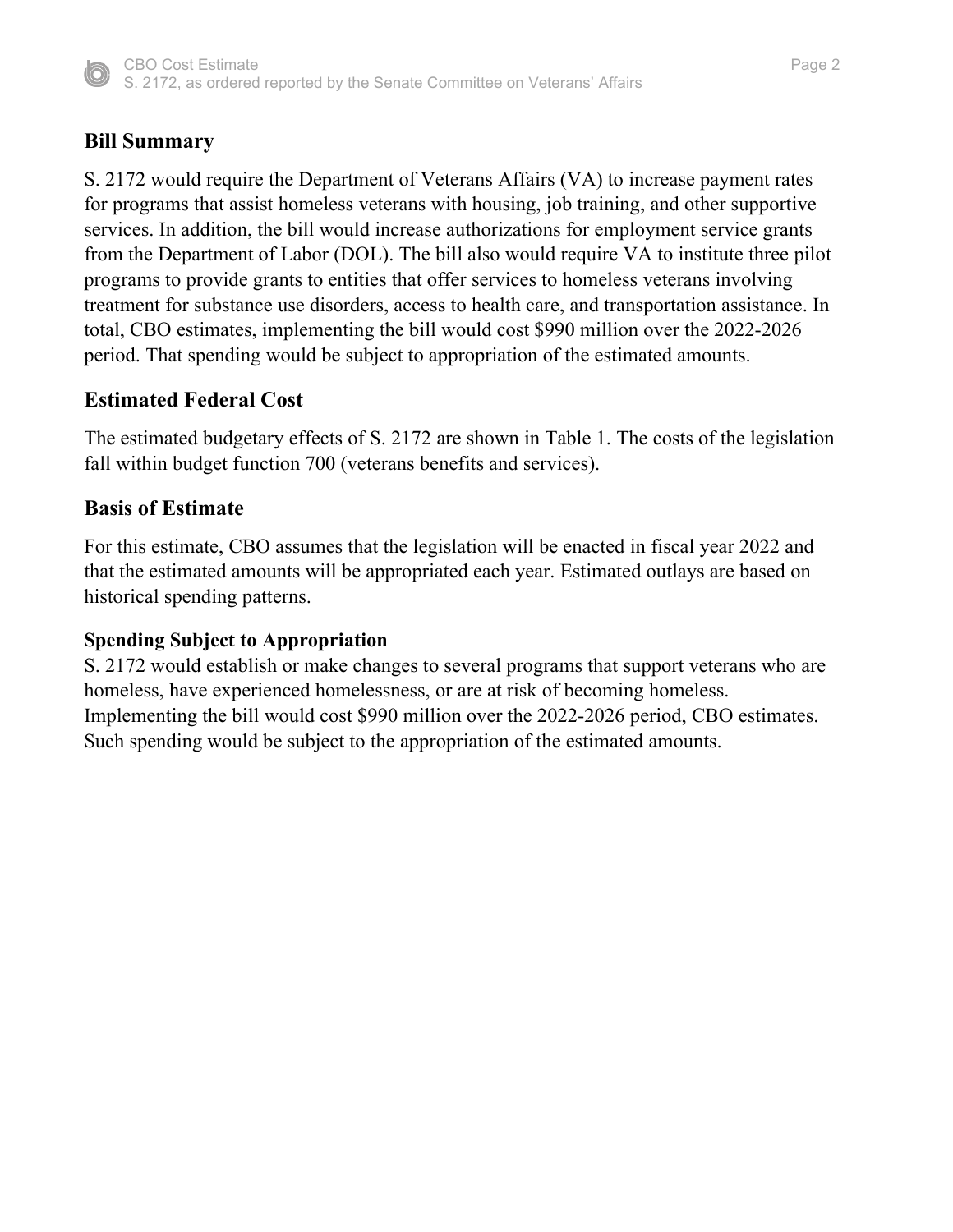

#### **Table 1.**

|                                                        |         |              | By Fiscal Year, Millions of Dollars |                |                |                |
|--------------------------------------------------------|---------|--------------|-------------------------------------|----------------|----------------|----------------|
|                                                        | 2022    | 2023         | 2024                                | 2025           | 2026           | 2022-2026      |
| <b>Grant and Per Diem</b><br>Program                   |         |              |                                     |                |                |                |
| <b>Estimated Authorization</b>                         | 0       | 184          | 188                                 | 192            | 196            | 760            |
| <b>Estimated Outlays</b>                               | 0       | 163          | 183                                 | 189            | 193            | 728            |
| <b>Employment Services</b>                             |         |              |                                     |                |                |                |
| Authorization                                          | 10      | 60           | 60                                  | 60             | 60             | 250            |
| <b>Estimated Outlays</b>                               | 1       | 15           | 55                                  | 55             | 55             | 181            |
| <b>Treatment for Substance</b><br><b>Use Disorders</b> |         |              |                                     |                |                |                |
| <b>Estimated Authorization</b>                         | 10      | 10           | 10                                  | 10             | 10             | 51             |
| <b>Estimated Outlays</b>                               | 10      | 10           | 10                                  | 10             | 10             | 51             |
| <b>Health Care</b>                                     |         |              |                                     |                |                |                |
| <b>Estimated Authorization</b>                         | $\star$ | 7            | 7                                   | 7              | 7              | 28             |
| <b>Estimated Outlays</b>                               | $\star$ | 6            | $\overline{7}$                      | $\overline{7}$ | $\overline{7}$ | 27             |
| <b>Transportation Assistance</b>                       |         |              |                                     |                |                |                |
| <b>Estimated Authorization</b>                         | 0       | 1            | $\star$                             | $\star$        | $\star$        | $\sqrt{2}$     |
| <b>Estimated Outlays</b>                               | 0       | $\mathbf{1}$ | $\star$                             | $\star$        | $^\star$       | $\overline{2}$ |
| Reports and Studies                                    |         |              |                                     |                |                |                |
| <b>Estimated Authorization</b>                         | $\star$ | 1            | $\star$                             | $\star$        | $\star$        | $\mathbf{1}$   |
| <b>Estimated Outlays</b>                               | $\star$ | $\mathbf{1}$ | $\star$                             | $\star$        | $^\star$       | $\mathbf{1}$   |
| <b>Total Changes</b>                                   |         |              |                                     |                |                |                |
| <b>Estimated Authorization</b>                         | 20      | 263          | 265                                 | 269            | 273            | 1,092          |
| <b>Estimated Outlays</b>                               | 11      | 196          | 255                                 | 261            | 265            | 990            |

Components may not sum to totals because of rounding; \* = between zero and \$500,000.

In addition to the amounts shown here, enacting the bill would increase direct spending by an insignificant amount over the 2022-2031 period.

**Grant and Per Diem Program.** VA pays a daily rate through its Grant and Per Diem Program to entities that provide housing and other supportive services to homeless veterans. Section 3 would increase the maximum amount of those payments.

Under current law, the rate for per diem grants to community organizations for housing and supportive services is about \$75; the rate paid to grant recipients for transitional housing is \$57 per veteran. Using information from VA, CBO estimates that those amounts would increase by 33 percent and 74 percent, respectively. In 2023, VA expects to allocate about \$200 million for per diem grants and about \$50 million for grants for transitional housing. Using those funding levels, CBO estimates that increasing the rates would increase programs costs at an average of \$160 million annually and total \$628 million over the 2022-2026 period.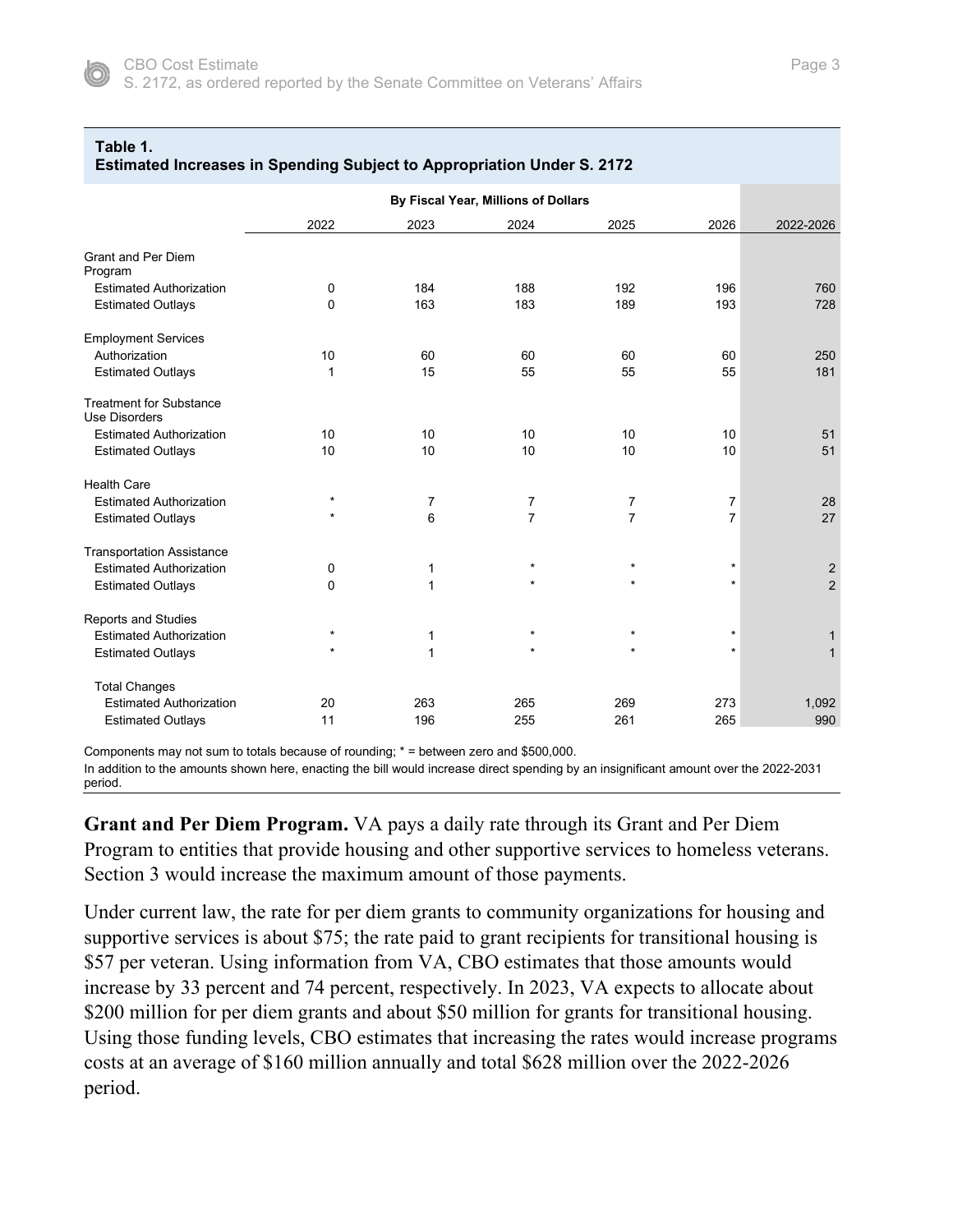

The program also includes capital grants to service providers to support the acquisition, construction, or rehabilitation of real property. Under current law, the grants cannot exceed 65 percent of a project's cost. Section 2 would eliminate the 35 percent matching requirement for grant recipients during the five years after enactment. (After that, VA would be permitted to establish a matching requirement of no more than 30 percent of project costs.)

In 2021, Public Law 116-315 suspended the 65 percent cap for the duration of the coronavirus public health emergency. VA used that authority in 2022 to award \$75 million in funding that covered 100 percent of the grant recipients' capital project costs. CBO expects that if projects of similar cost are pursued after the matching requirement is reinstated under current law, VA will make grants of about \$50 million annually and recipients will provide \$25 million. Thus, CBO estimates, extending the waiver under S. 2172 would shift an additional \$25 million in costs annually and total \$100 million over the 2023-2026 period, to the federal government.

CBO estimates that, in total, increasing per diem rates and eliminating matching requirements for grants would cost \$728 million over the 2022-2026 period.

**Employment Services.** The Department of Labor awards grants to organizations that provide job training, counseling, and job placement services to homeless veterans. The grants are competitively awarded to state and local governments, tribal agencies, and private entities. In the 2020 program year, DOL awarded \$53 million to 127 organizations serving about 15,000 veterans in 43 states.

Current law authorizes appropriations of \$50 million to DOL for the program in 2022. Section 8 of the bill would increase and extend the amount authorized to \$60 million for 2022 and each year thereafter. On the basis of historical spending patterns, CBO estimates that implementing the section would increase discretionary spending by \$181 million over the 2022-2026 period.

**Pilot Grant Programs.** S. 2172 would institute three pilot grant programs. Each would run for five years in at least five locations and focus on treating homeless veterans for substance use disorders, expanding access to health care, and improving access to public transportation.

*Treatment for Substance Use Disorders.* Under section 7, VA would award grants to entities that provide or coordinate services for veterans who are recovering from substance use disorders and who are at risk of becoming homeless or have experienced homelessness. Using information from VA, CBO estimates that the department would award \$10 million annually in grants under this pilot program. Salaries and expenses for program management would be insignificant in each year, totaling \$1 million over five years. Thus, CBO estimates that the program would cost \$51 million over the 2022-2026 period.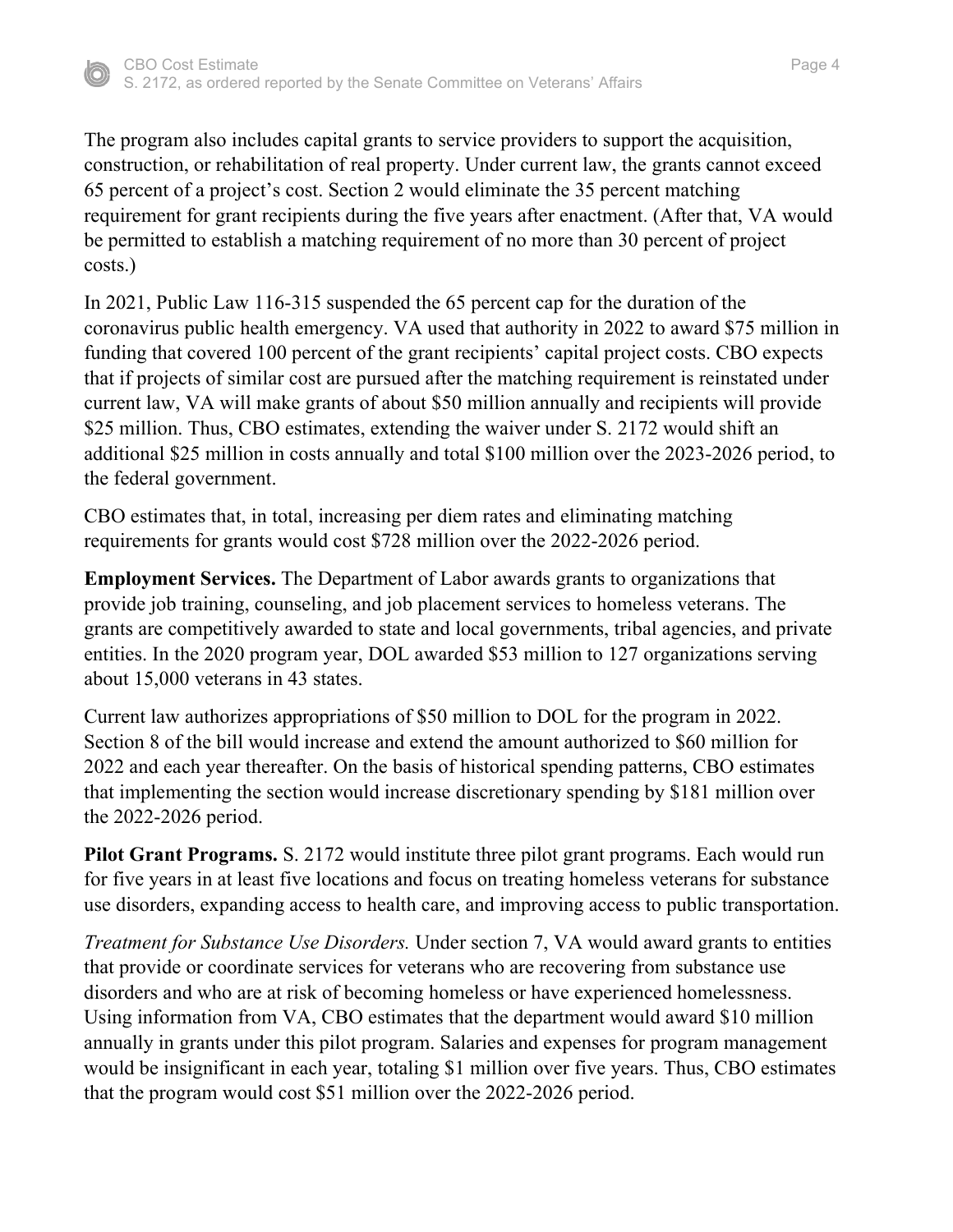

*Health Care.* Under section 10, VA would award grants to nonfederal entities that provide health care to veterans who are at risk of becoming homeless or have experienced homelessness. The funds would pay for nursing staff to assist veterans with activities of daily living and provide medical care; the funds also would cover the costs of supplies and facilities.

Using information from VA, CBO estimates that five full-time employees would be required at each recipient location, at an average rate of \$200,000 per employee; thus, salaries and benefits would cost \$5 million annually. Supplies and facilities would cost \$1 million each year, and management and administration of the program would cost about \$500,000 annually. After adjusting for inflation, CBO estimates that implementing section 10 would cost \$27 million over the 2022-2026 period.

*Public Transportation.* Under section 9, VA would coordinate with the U.S. Department of Transportation to provide grants to entities to improve veterans' access to public transportation for travel to facilities that provide VA-funded health care. Under current law and in cooperation with VA, veterans' service organizations, and other federal agencies, the Department of Transportation makes grants to entities that improve access to public transportation for veterans. Under another grant program, VA also has awarded grants of up to \$50,000 to entities that support veterans' access to transportation in rural areas.

On the basis of information from VA, CBO expects that the department would award grants of \$50,000 each to two entities at five locations, for an annual total of 10 grants. CBO estimates that the pilot program would start in 2023 and cost \$2 million over the 2023-2026 period.

**Reports and Studies.** S. 2172 would require VA to report to the Congress on its programs for homeless veterans. Under the bill, the Government Accountability Office also would be required to report on the availability of affordable housing for participants in VA programs that assist homeless veterans. Based on costs for similar activities, CBO estimates that satisfying those requirements would cost \$1 million over the 2022-2026 period.

**Veterans' Resources.** Section 6 would require VA to provide grants to entities that help veterans who were homeless, are in transition to permanent housing, or are at risk of becoming homeless to better understand and effectively use housing and health care resources provided by the federal, state, local, and tribal governments. It also would require grant recipients to report to VA on the services they provide with the grant funds.

Because VA meets those requirements under current law, CBO estimates that implementing section 6 would not increase the department's costs.